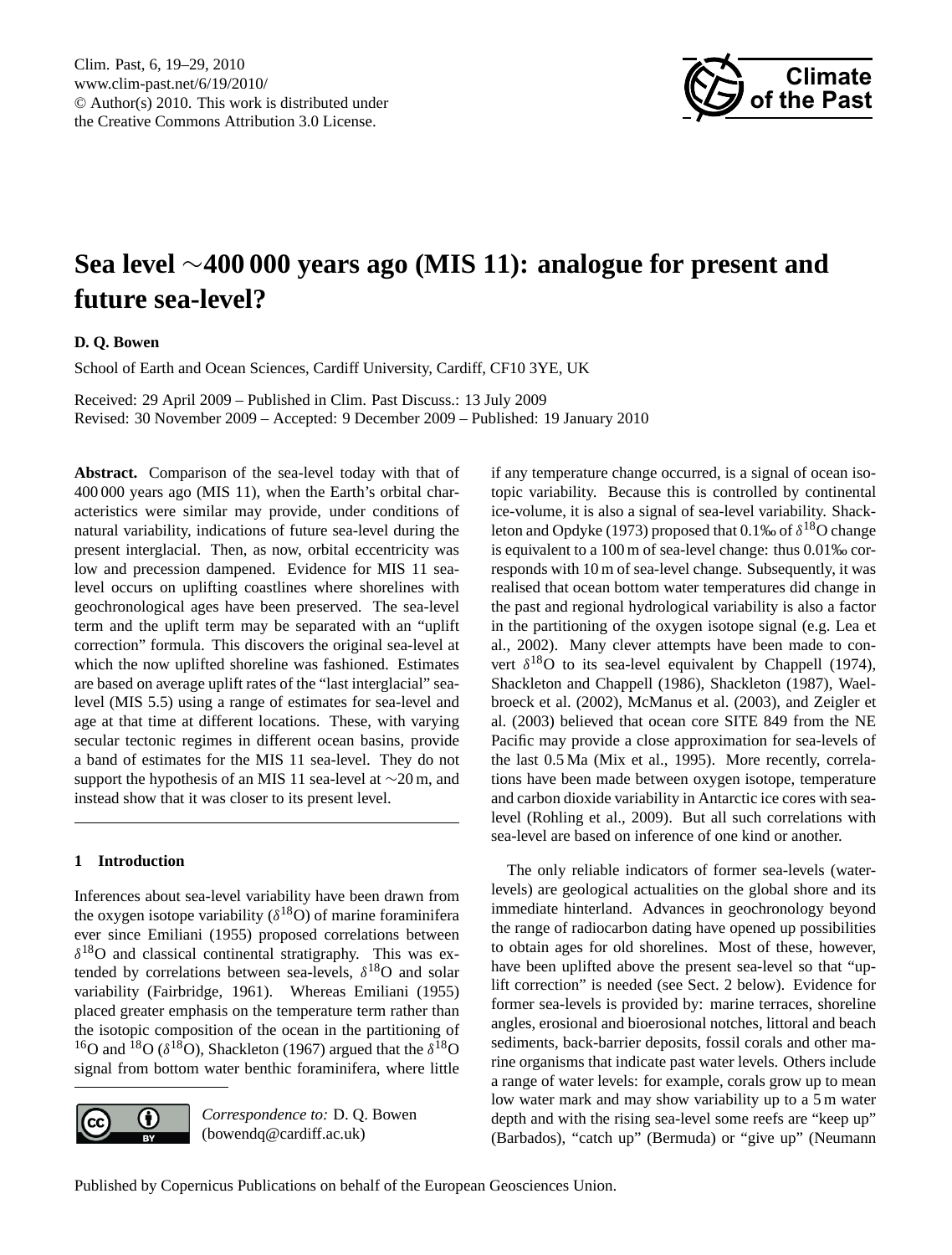and MacIntyre, 1985). The most reliable indicators of former sea-levels are shoreline angles, notches and back barrier deposits and are used in this analysis.

Estimates of the MIS 11 sea-level relative to present sealevel fall into two groups. First: below present sea-level to ∼6 m above it (Bender et al., 1979; Suggate, 1992; Mc-Manus et al., 1999; Vézina et al., 1999; Murray-Wallace, 2002; Bowen, 2003a; Schellmann and Radtke, 2004a, b; Thompson and Goldstein, 2005). Second: a higher group at ∼20 m a.s.l. (Pirrazoli et al., 1993; Howard, 1997; Hearty, 2002; Hearty et al., 1999; Olson and Hearty, 2009; Rohling et al., 1998). These compare with inferences of sea-level from  $\delta^{18}$ O of a band of sea-levels between ∼0 m (McManus et al., 1999, 2003) and ∼6 m (Waelbroeck, 2002).

#### **2 Method**

Estimating MIS 11 sea-levels is based on an "uplift correction" procedure that calculates average (not constant) tectonic rates of uplift from uplifted and dated MIS 5.5 shorelines (Chappell, 1974). Such average uplift rates may then be extrapolated to dated MIS 11 shorelines. The "uplift correction" formula is based on Pillans et al. (1998):

$$
S = H - Ut, \quad \text{with} \quad U = (H^* - S^*)/t^* \tag{1}
$$

where S is sea-level at time  $t$  relative to present sea-level,  $H$ is the elevation of the marine deposit with age  $t$ , and where  $U$ is the average tectonic uplift rate at a location.  $U$  is calculated from the elevation  $H^*$  of a reference marine deposit of age  $t^*$ . H and  $H^*$  should ideally lie on, or close to, a transect normal to the present shoreline.

Relatively few age estimates are available for uplifted MIS 11 shorelines. Some locations have age estimates based on U-series, ESR, AAR and TL in certain environments (see Sect. 3.2). Time  $t$ , however, is taken as event MIS 11.3 (406 ka) on the Bassinot et al. (1994) timescale. It receives strong support from the  $^{40}Ar^{39}Ar$  ages of  $416±11$ and  $407\pm11$  on tephra within estuarine sediments in Lazio downstream from Rome (Karner and Marra, 2003). Time  $t^*$ (MIS 5.5) is used to calculate uplift rates for "uplift correction". But unfortunately there is no universal agreement on its precise age or the elevation of its sea-level, and ages range from ∼132 to 116 ka. These point to a longer interglacial than predicted by orbital theory (Muhs, 2002; Muhs and Szabo, 1994; Muhs et al., 2002; Stein et al., 1993). Thus, the global complexity of the climate system may have resulted in a long sea-level response during the last interglacial (Muhs et al., 2002), with different responses in earlier ones (Siddall et al., 2007). During the possible ∼16 kyrs of the last interglacial (MIS 5.5) some variability in sea-level occurred as, on one hand, inferred from  $\delta^{18}$ O at site ODP 980 west of Ireland (McManus et al., 1999; Oppo et al., 2006), and on the other hand from detailed geomorphological mapping and ESR ages on reefs and terraces in Barbados (Schellmann



**Fig. 1.** MIS 11.3 sea-level and MIS 5.5 sea-level estimates for average uplift rates.

and Radtke, 2004a, b). It has been suggested that the highest MIS 5.5 sea-level occurred late and precipitously and was caused by a catastrophic collapse of the West Antarctic icesheet (Hollin, 1965; Neumann and Hearty, 1996; Hearty et al., 2007), but this has received little support (Carew, 1997; Mylroie, 1997).

The elevation of the last interglacial MIS 5.5 sea level  $(H^*)$  has been generally accepted as 6 m a.s.l. But a review of the literature by Murray-Wallace and Belperio (1991) concluded that: "the concept of a reference level of 6 m for the elevation of the MIS 5.5 sea-level is based on the observations of Veeh (1960) that fossil corals throughout the Pacific and Indian Oceans are found consistently between 2 m and 9 m. Broecker et al. (1968), Chappell (1974), Bloom et al. (1974) and many others have since used a 6 m reference as a de facto global eustatic sea-level for the last interglaciation". It was proposed that the coastline of the stable Gawler craton in South Australia was a better MIS 5.5 sea-level datum because its shoreline runs for ∼150 km at an elevation of 2 m (Murray-Wallace and Belperio, 1991). Similarly, a stable area of West Australia was proposed as an informal type area for the MIS 5.5 sea-level where TIMS ages of  $128 \pm 1$  to  $116 \pm 1$  on corals lie at about 3 m a.s.l. (Stirling et al., 1998). Since the review of Murray-Wallace and Belperio (1991) other locations have been discovered with an MIS 5.5 sea-level of 6 m. But all require evaluation of their tectonic history, and it seems unlikely that tectonic stability can be taken for granted anywhere.

Because of the range of ages and sea-level elevations for the MIS 5.5 sea-level in the literature, different ages and sealevels are used to explore possible uplift rates and estimates of the MIS 11 sea-level (Tables 2, 3 and Fig. 1). Calculations based on the uplift rate of the MIS 5.5 sea-level at different locations (Table 1) are made with sea-level at 2 m, 4 m and 6 m for ages of 116 ka, 124 ka and 132 ka, which represent the earliest, latest, and median ages of MIS 5.5. Table 3 shows the results from which outliers, defined at, or greater than, two standard deviations, have been removed (Tables 2 and 3).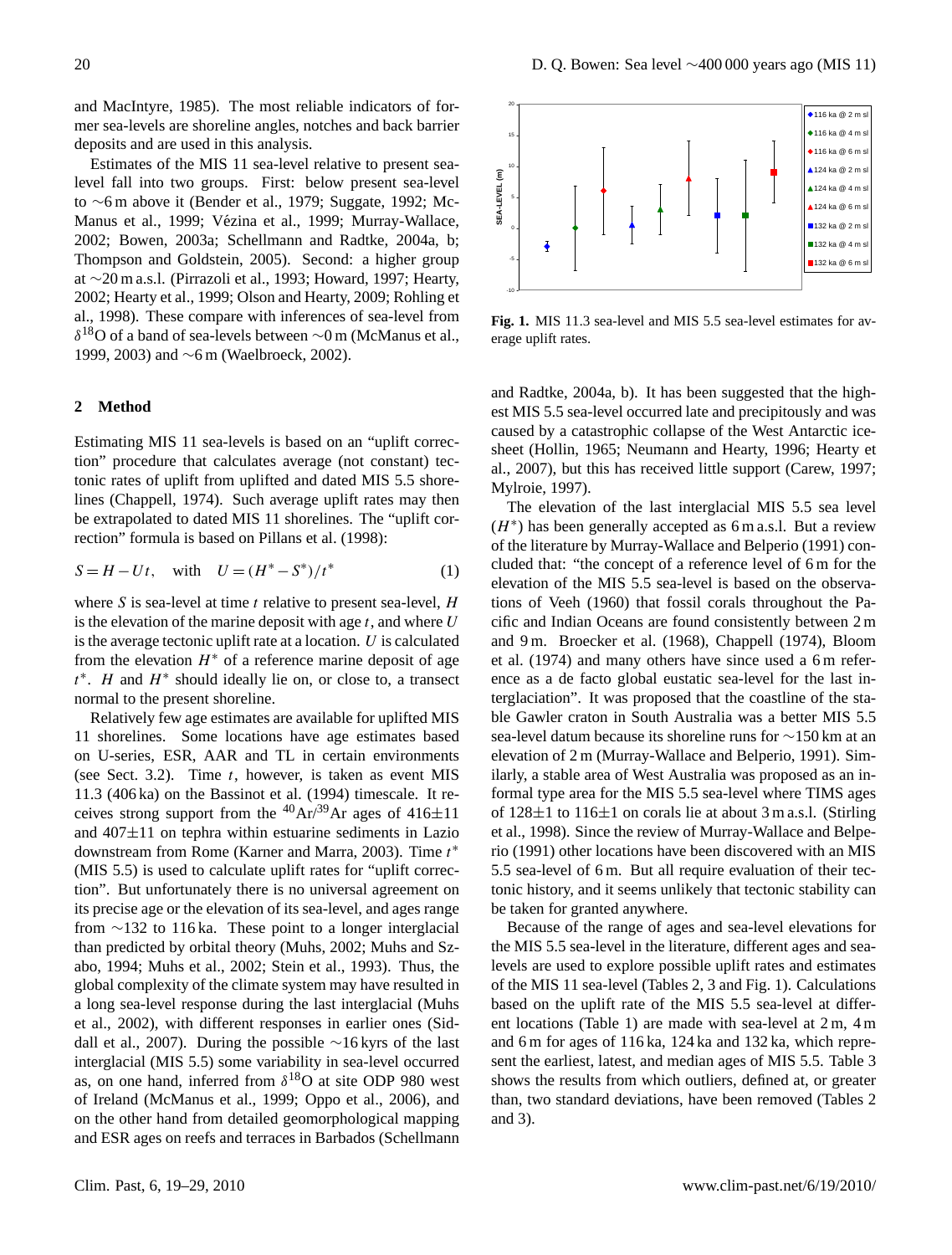| Location              | Uplift<br>m/ka | MIS 5.5         | <b>MIS</b> 11   | <b>Tectonic</b>   |
|-----------------------|----------------|-----------------|-----------------|-------------------|
| Charleston S Carolina | 0.05           | back-barrier    | back-barrier    | Carolina Platform |
| Coorong CP Aust.      | 0.07           | back-barrier    | back-barrier    | intra plate       |
| Curacao, Antilles     | 0.07           | coral platform  | coral platform  | island arc        |
| Nome, Alaska          | 0.08           | shoreline       | shoreline       | intra plate       |
| Lazio, Italy          | 0.15           | shoreline angle | estuarine       | Extensional belt  |
| <b>Barbados</b>       | 0.3            | shoreline angle | shoreline angle | island arc        |
| Sumba I, Indonesia    | 0.47           | shoreline angle | shoreline angle | island arc        |

**Table 1.** Locations arranged in order of increasing uplift (example is MIS 5.5 sea-level of 2 m at 124 ka), evidence for MIS 5.5 and MIS 11 shorelines and tectonic style of locations.

Table 2. MIS 11 sea-levels (S) calculated from different MIS 5.5 Ages and sea-levels for uplift correction (Table 3). Sea-level Calculations with removal of outliers (blank spaces) identified at or greater than two standard deviations. Numbers rounded-up.

| Age ka          |         | 116      |      |                | 124            |         |                | 132            |         | S             |
|-----------------|---------|----------|------|----------------|----------------|---------|----------------|----------------|---------|---------------|
| MIS $5.5$ s-1   | 2       | 4        | 6    | 2              | $\overline{4}$ | 6       | $\overline{c}$ | $\overline{4}$ | 6       |               |
| Charleston      | $-5$    | 3        | 7    | $-5$           | 3              | 7       | $-5$           | 3              | 7       | $2\pm5$       |
| Coorong CP      | $-2$    | 6        | 14   | $\Omega$       | 6              | 14      | 2              | 6              | 14      | $7\pm6$       |
| Curacao         | $-3$    | 5        | 13   | 3              | 5              | 13      |                | 9              | 13      | $7\pm6$       |
| Nome CP         |         | $-5$     | 3    |                | $-1$           | 3       | -9             | $-1$           | 3       | $-1\pm 5$     |
| Lazio           | $-2$    | 6        |      | $\overline{c}$ |                |         | 6              |                |         | 3±4           |
| <b>Barbados</b> | $-2$    | $-2$     | $-2$ | $-2$           | $-2$           | $-2$    | 6              | 10             |         | $0.5 + 5$     |
| Sumba I         | $-13$   | $-13$    | $-1$ | $-1$           | 7              | 11      | 11             | $-13$          |         | $-1.5 \pm 11$ |
| S               | $-3$    | $\Omega$ | 6    | 0.5            | 3              | 8       | $\overline{c}$ | $\overline{c}$ | 9       |               |
|                 | $\pm 1$ | $^{+7}$  | $+7$ | $\pm$ 3        | $+4$           | $\pm 6$ | $\pm 6$        | $+9$           | $\pm 5$ |               |

Viscoelastic Earth models have investigated glacio-hydroisostatic processes that caused spatial and temporal variability in sea-level for Termination 1 at the MIS 2/1 transition (e.g. Peltier, 2004), and Termination 2 at the MIS 6/5.5 transition (Lambeck and Nakada, 1992; Potter and Lambeck, 2003). These models, however, require verification from field geology and a powerful argument against the glaciohydro-isostatic model for T2 is the observation that MIS 5.5 marine deposits on apparently stable intermediate-field localities such as The Bahamas, Bermuda, California and Baja California are: "not significantly higher than those of MIS 5.5 age in far-field apparently stable localities such as Western Australia" (Muhs et al., 2002). It may indicate that glacio-hydro-isostatic recovery is rapid and that it is not yet possible to model the T2 event. Potter and Lambeck (2003) have also suggested that MIS 5.1 marine deposits above sea-level on the US Atlantic Coastal Plain (Wehmiller et al., 2008) result from glacio-hydro-isostasy. Yet Muhs et al. (2002) suggest that such a high sea-level should be expected, given the complete deglaciation of the Laurentide Ice Sheet at a time when Baffin Island was warmer than the Holocene (Miller et al., 1999; Wolfe et al., 2000). Summer temperatures, higher than present, in northern Fennoscandia during MIS 5.1 also suggest complete deglaciation of the Fennoscandian ice sheet (Valiranta et al., 2009). Thus, not only could the MIS 5.1 sea-level have been close to present, its effect on soft sediment coasts may have been significant and account for the MIS 5.1 sea-level at Gomez Pit, Virginia (Mirecki et al., 1995; Wehmiller et al., 2008). It is unlikely that the effects of glacio-hydro-isostasy on sea-level variability can be discovered for MIS 12/11(Termination V).

# **3 Location**

#### **3.1 Charleston, South Carolina, USA**

The Atlantic Coastal Plain between the Fall Line and the edge of the Continental Shelf is the inner edge of a passive continental margin and its marine sediments range from Miocene to Holocene (Cronin, 1981). Their study has been characterised by two approaches; one geomorphological the other palaeontological. While the former recognised gently inclined marine terraces with shoreline features, it became evident that the terraces do not correspond to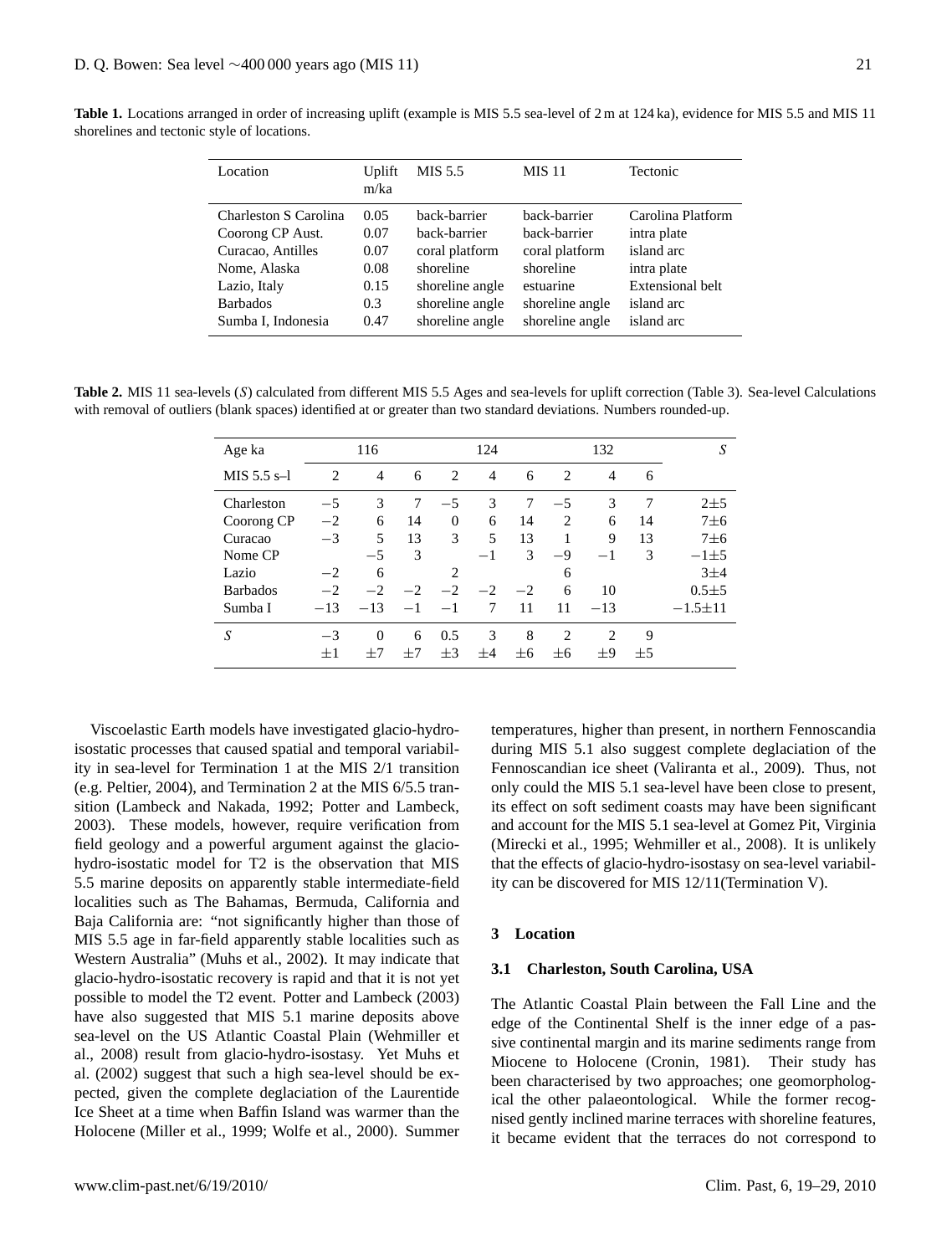**Table 3.** Estimates of the MIS 11 (406 ka) sea-level from assumptions of uplift rates using different ages and sea-levels for MIS 5.5 (see Method). Numbers in bold type are excluded because they lie at or are greater than two standard deviations. All numbers are rounded up.

| 116 ka 2 m      | Η   | $H^\ast$ | $H^* - 2$      | uplift m/ka | UC          | S                |
|-----------------|-----|----------|----------------|-------------|-------------|------------------|
| Charleston      | 15  | 8        | 6              | 0.05        | 20          | -5               |
| Coorong CP      | 26  | 10       | 8              | 0.07        | 28          | $-2$             |
| Curacao         | 29  | 11       | 9              | 0.08        | 32          | $^{-3}$          |
| Nome CP         | 23  | 12       | 10             | 0.09        | 37          | $-14$            |
| Rome CP         | 63  | 20       | 18             | 0.16        | 65          | $-2$             |
| <b>Barbados</b> | 120 | 39       | 37             | 0.3         | 130         | $-2$             |
| Sumba I         | 190 | 60       | 58             | 0.5         | 203         | $-13$            |
|                 |     |          |                |             | MEAN        | -3               |
|                 |     |          |                |             | 士           | 1                |
| 116 ka 4 m      | Η   | $H^*$    | $H^*$ -4       | uplift m/ka | UC          | S                |
| Charleston      | 15  | 8        | 4              | 0.03        | 12          | 3                |
| Coorong CP      | 26  | 10       | 6              | 0.05        | 20          | 6                |
| Curacao         | 29  | 11       | 7              | 0.06        | 24          | 5                |
| Nome CP         | 23  | 12       | 8              | 0.07        | 28          | $\cdot$ 5        |
| Rome CP         | 63  | 20       | 16             | 0.14        | 57          | 6                |
| <b>Barbados</b> | 120 | 39       | 35             | 0.3         | 122         | $^{-2}$          |
| Sumba I         | 190 | 60       | 56             | 0.5         | 203         | $-13$            |
|                 |     |          |                |             | <b>MEAN</b> | $\boldsymbol{0}$ |
|                 |     |          |                |             | 士           | 7                |
|                 |     |          |                |             |             |                  |
| 116 ka 6 m      | Η   | $H^*$    | $H^*$ -6       | uplift m/ka | UC          | S                |
| Charleston      | 15  | 8        | 2              | 0.02        | 8           | 7                |
| Coorong CP      | 26  | 10       | $\overline{4}$ | 0.03        | 12          | 14               |
| Curacao         | 29  | 11       | 5              | 0.04        | 16          | 13               |
| Nome CP         | 23  | 12       | 6              | 0.05        | 20          | 3                |
| Rome CP         | 63  | 20       | 14             | 0.12        | 49          | 22               |
| <b>Barbados</b> | 120 | 39       | 33             | 0.3         | 122         | $^{-2}$          |
| Sumba I         | 190 | 60       | 54             | 0.47        | 191         | -1               |
|                 |     |          |                |             | <b>MEAN</b> | 6                |
|                 |     |          |                |             | 士           | 7                |
| 124 ka 2 m      | Η   | $H^*$    | $H^* - 2$      | uplift m/ka | UC          | $\boldsymbol{S}$ |
| Charleston      | 15  | 8        | 6              | 0.05        | 20          | -5               |
| Coorong CP      | 26  | 10       | 8              | 0.07        | 26          | $\boldsymbol{0}$ |
| Curacao         | 29  | 11       | 9              | 0.07        | 26          | 3                |
| Nome CP         | 23  | 12       | 10             | 0.08        | 33          | 9                |
| Rome CP         | 63  | 20       | 18             | 0.15        | 59          | 2                |
| <b>Barbados</b> | 120 | 39       | 37             | 0.3         | 122         | $-2$             |
| Sumba I         | 190 | 60       | 58             | 0.47        | 190         | $-1$             |
|                 |     |          |                |             | <b>MEAN</b> | 0.5              |
|                 |     |          |                |             | 士           | 3                |
| 124 ka 4 m      | Η   | $H^*$    | $H^*$ -4       | uplift m/ka | UC          | S                |
| Charleston      | 15  | 8        | 4              | 0.03        | 12          | 3                |
| Coorong CP      | 26  | 10       | 6              | 0.05        | 20          | 6                |
| Curacao         | 29  | 11       | 7              | 0.06        | 24          | 5                |
| Nome CP         | 23  | 12       | 8              | 0.06        | 24          | $^{-1}$          |
| Rome CP         | 63  | 20       | 16             | 0.13        | 53          | 10               |
| <b>Barbados</b> | 120 | 39       | 35             | 0.3         | 122         | $-2$             |
| Sumba I         | 190 | 60       | 56             | 0.45        | 183         | 7                |
|                 |     |          |                |             | MEAN        | 3                |
|                 |     |          |                |             | 士           | 4                |
|                 |     |          |                |             |             |                  |

|  | <b>Table 3. Continued.</b> |
|--|----------------------------|

| 124 ka 6 m      | H        | $H^*$ | $H^*$ -6       | uplift m/ka | UC          | S              |
|-----------------|----------|-------|----------------|-------------|-------------|----------------|
| Charleston      | 15       | 8     | $\overline{c}$ | 0.02        | 8           | 7              |
| Coorong CP      | 26       | 10    | $\overline{4}$ | 0.03        | 12          | 14             |
| Curacao         | 29       | 11    | 5              | 0.04        | 16          | 13             |
| Nome CP         | 23       | 12    | 6              | 0.05        | 20          | 3              |
| Rome CP         | 63       | 20    | 14             | 0.1         | 41          | 22             |
| <b>Barbados</b> | 120      | 39    | 33             | 0.3         | 122         | $^{-2}$        |
| Sumba I         | 190      | 60    | 54             | 0.44        | 179         | 11             |
|                 |          |       |                |             | <b>MEAN</b> | 8              |
|                 |          |       |                |             | $\pm$       | 6              |
| 132 ka 2 m      | H        | $H^*$ | $H^* - 2$      | uplift m/ka | UC          | S              |
| Charleston      | 15       | 8     | 6              | 0.05        | 20          | $-5$           |
| Coorong CP      | 26       | 10    | 8              | 0.06        | 24          | $\overline{2}$ |
| Curacao         | 29       | 11    | 9              | 0.07        | 28          | 1              |
| Nome CP         | 23       | 12    | 10             | 0.08        | 32          | -9             |
| Rome CP         | 63       | 20    | 18             | 0.14        | 57          | 6              |
| <b>Barbados</b> | 120      | 39    | 37             | 0.28        | 114         | 6              |
| Sumba I         | 190      | 60    | 58             | 0.44        | 179         | 11             |
|                 |          |       |                |             | <b>MEAN</b> | 2              |
|                 |          |       |                |             | 士           | 6              |
|                 |          |       |                |             |             |                |
| 132 ka 4 m      | H        | $H^*$ | $H^* - 4$      | uplift m/ka | UC          | S              |
| Charleston      |          | 8     | $\overline{4}$ | 0.03        | 12          | 3              |
| Coorong CP      | 15<br>26 | 10    | 6              | 0.05        | 20          | 6              |
| Curacao         | 29       | 11    | 7              | 0.05        | 20          | 9              |
| Nome CP         | 23       | 12    | 8              | 0.06        | 24          | $-1$           |
| Rome CP         | 63       | 20    | 16             | 0.1         | 41          | 22             |
| <b>Barbados</b> | 120      | 39    | 35             | 0.27        | 110         | 10             |
| Sumba I         | 190      | 60    | 56             | 0.5         | 203         | $-13$          |
|                 |          |       |                |             | <b>MEAN</b> | $\overline{2}$ |
|                 |          |       |                |             | 士           | 8.5            |
| 132 ka 6 m      | H        | $H^*$ | $H^* - 6$      | uplift m/ka | UC          | S              |
| Charleston      | 15       | 8     | $\overline{c}$ | 0.02        | 8           | 7              |
| Coorong CP      | 26       | 10    | $\overline{4}$ | 0.03        | 12          | 14             |
| Curacao         | 29       | 11    | 5              | 0.04        | 16          | 13             |
| Nome CP         | 23       | 12    | 6              | 0.05        | 20          | 3              |
| Rome CP         | 63       | 20    | 14             | 0.1         | 41          | 22             |
| <b>Barbados</b> | 120      | 39    | 33             | 0.25        | 101         | 18             |
| Sumba I         | 190      | 60    | 54             | 0.4         | 162         | 28             |
|                 |          |       |                |             | <b>MEAN</b> | 9              |

lithostratigraphical units although both were combined by Colquhoun (1965; Colquhoun et al., 1991). Six Quaternary marine lithostratigraphical units run north-east broadly in parallel with the modern shoreline (McCartan et al., 1984; McCartan, 1988). In each one, several lithofacies tend to grade into each other and consist of burrowed, fine to medium-grained sand with interbedded mud and shells, wellsorted fine to medium-grained sand and back-barrier muddy fine to medium-grained sand, mud and shells, as well as fluvial lithofacies. In comparison with modern and Holocene (Unit Q1) deposits, McCartan (1988) believed that "The highest back-barrier deposits mark approximately the highest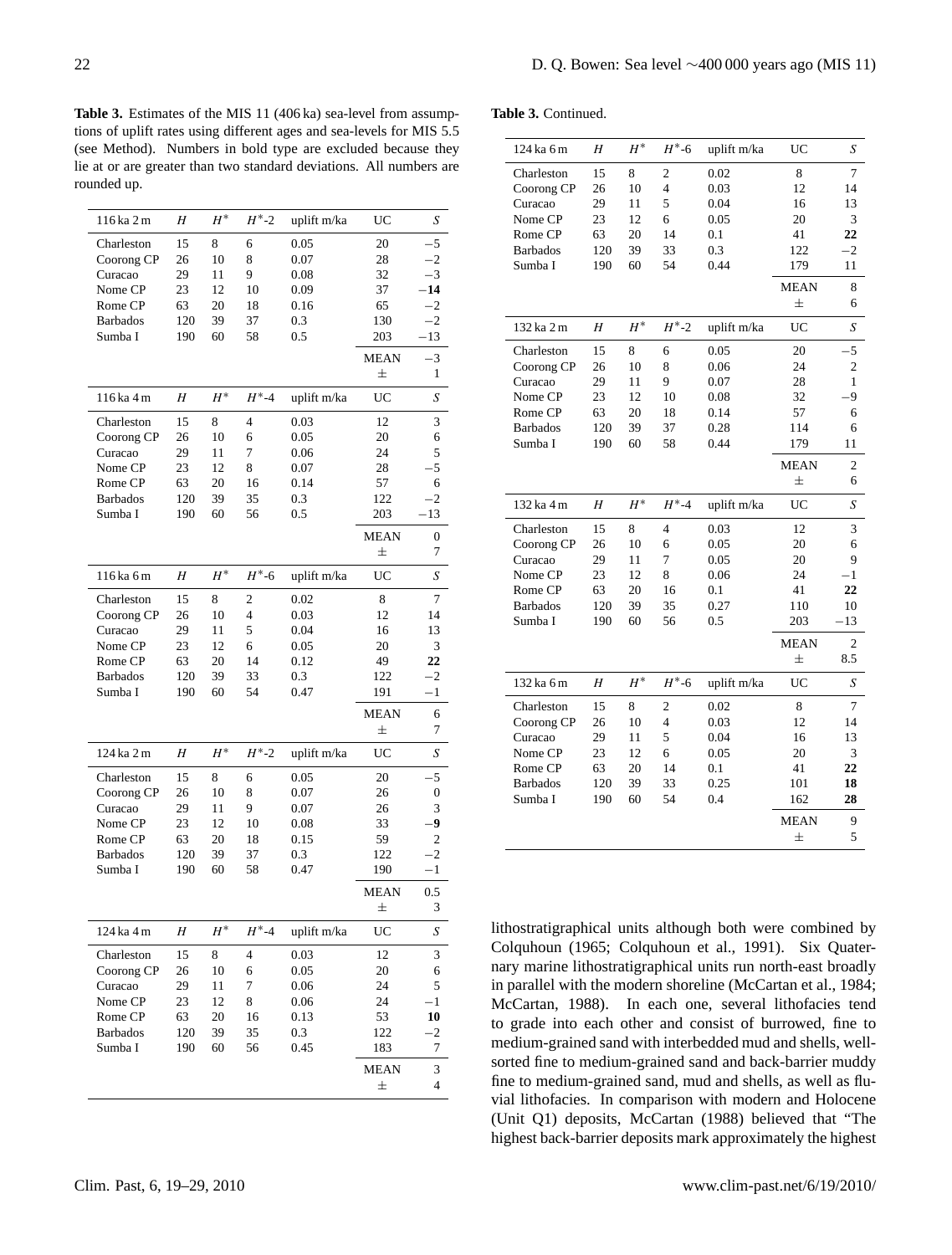relative sea-level for each period of deposition". Backbarrier deposits up to 8 m occur in Unit Q2 (Wando Formation) and its late Pleistocene (MIS 5.5) age is based on Useries alpha ages on corals between 90 and 120 ka (McCartan et al., 1980; Szabo, 1985), amino acid ratios (McCartan et al., 1982), as well as relatively fresh minerals (McCartan et al., 1982). The Ladson Formation (Unit Q4) of Malde (1959) has back-barrier deposits up to 15 m. It is correlated with the Canepatch Formation at Myrtle Beach (SC) by a U-series alpha age of ∼450 ka and by mollusc and ostracode faunas (Cronin in McCartan, 1988). The occurrence of the coccolith *Gephyrocapsa* supports an age ascribed to MIS 11 (Cronin et al., 1984). Uplift rates calculated from event MIS 5.5 back-barrier deposits do not differ greatly from those of Cronin (1981) who used shoreline datums related to lithospheric flexure of the Coastal Plain-offshore Carolina platform and Carolina Trough. Tables 2 and 3 show estimates of the MIS 11 sea-level.

#### **3.2 The Coorong Coastal Plain (SE South Australia)**

A spectacular sequence of uplifted Plio-Pleistocene barrier dunes and back-barrier deposits runs inland across the Coorong Coastal Plain (Murray-Wallace, 2002). Backbarrier lagoon and estuarine deposits are preserved in interdune corridors and consists largely of unsorted litho-facies with gastropods and articulated bivalves. Along a transect from Robe to Naracoorte, the Woakwine deposits at 10 m have a TL age of 132±9 ka, and the East Avenue deposits at 26 m have a TL age of  $414\pm 29$ . Based on an uplift rate from an MIS 5.5 sea-level of 2 m the MIS 11 sea-level was calculated to be at −3 m at 420 ka (Murray Wallace, 2002). Tables 2 and 3 show estimates of the MIS 11 sea-level.

Some believe that the limit to TL dating is only about 100 kyrs. But much depends on the mineral used and the regional geology. In Australia, where dose rates are low, limits much greater than 100 kyrs may be expected (Berger, Huntley, Lancaster, personal communications, 2009), as in Spain, back to ∼1 Ma (Berger et al., 2008) and Alaska back to ∼800 ka (Berger et al., 1992). In the case of the Coorong Coastal Plain, there is a close correlation between TL and aminostratigraphical ages (Murray-Wallace, 2002). They are supplemented by some U-series and ESR ages on molluscs and corals (Murray-Wallace, 2002).

# **3.3 Curacao (Netherlands Antilles)**

Curacao consists of off-lapping carbonate units forming marine terraces on a volcanic basement. Using TIMS ages Lundberg and McFarlane (2002) identified sea-levels of MIS 5.5 and MIS 11 events. The former has a well-preserved notch at 10.5 m with a TIMS age of 123.65±0.35 ka on coral. A TIMS age on coral of  $412\pm14$  ka dates "the base of the MIS 11 terrace" at 21 m, whereas the notch above it is at 37 m, so this may be older. The elevation used here is 29 m as mid-point between 37 and 21 m. Tables 2 and 3 show estimates of the MIS 11 sea-level. If, however, the notch at 37 m is that of the MIS 11 sea-level, then six of the nine uplift correction calculations fail to meet the two standard deviations criterion. The remaining three give a sea-level estimate of 4 $\pm$ 6, but all nine provide an estimate of 10 $\pm$ 12.

#### **3.4 The Nome Coastal Plain, Alaska**

Six high stands of sea-level are found on the Nome Arctic Coastal Plain and consist of shorelines and superimposed shelf sequences with fossil evidence for climate that was as warm as, or warmer than, the present. Beaches, barrier islands and spits of the Pelukian marine transgression at 12 m (Brigham-Grette and Hopkins, 1995) are correlated with MIS 5.5 (Brigham-Grette, 1999). At 23 m a.s.l. lie shelf, beach and lagoonal sediments of the Karmuk Member of the Gubik Formation that is correlated with the Anvillian marine deposits of the Alaskan Coastal Plain (Kaufman, 1992; Kaufman and Brigham-Grette, 1993). They lie below glacial deposits of the Nome River Glaciation which is overlain by basaltic lava with  ${}^{40}Ar/{}^{39}Ar$  age estimates of  $470\pm190$  ka (Muhs et al., 2004). The Anvillian marine deposits are dated with AAR age estimates of about 475 ka. They have been correlated with the middle of the *Rhizosolenia barboi* diatom zone between 430 and 360 ka (Pushgar et al., 1999). Tables 2 and 3 show estimates of the MIS 11 sealevel.

#### **3.5 San Paulo Formation, Lazio, Italy**

Downstream from Rome, fluviodeltaic sediments include the San Paulo Formation, silty sand with ostracodes, foraminifera as well as *Cerastoderma* and *Tellina* that indicate a brackish water environment (Karner and Marra, 1998). Its upper surface lies at 63 m (Karner and Marra, 1998; Karner and Renne, 1998; Karner and Marra, 2003). The formation includes tephra with <sup>40</sup>Ar/<sup>39</sup>Ar ages of 416 $\pm$ 11 and  $407 \pm 11$  (Karner and Marra, 2003). Downstream a marine terrace with a shoreline angle at 20 m is correlated with other sites in Lazio, notably Casale di Statua, that have definitive MIS 5.5 palaeontological and aminostratigraphical ages (Giordano et al., 2003; Ferranti et al., 2006). Tables 2 and 3 show estimates of the MIS 11 sea-level.

#### **3.6 Barbados**

Barbados has long been the testing ground for U-series ages on coral terraces (alpha and then TIMS ages from <sup>230</sup>Th and  $^{231}Pa/^{235}Th$ ) (Bender et al., 1979; Broecker et al., 1968; Mesolella et al., 1969; Edwards et al., 1997; Gallup et al., 2002). ESR ages on coral samples from sites determined by detailed geomorphological field mapping of former sea cliffs, erosional notches, reef crests, and wave cut terraces, at elevations surveyed to an accuracy of 1 m, demonstrated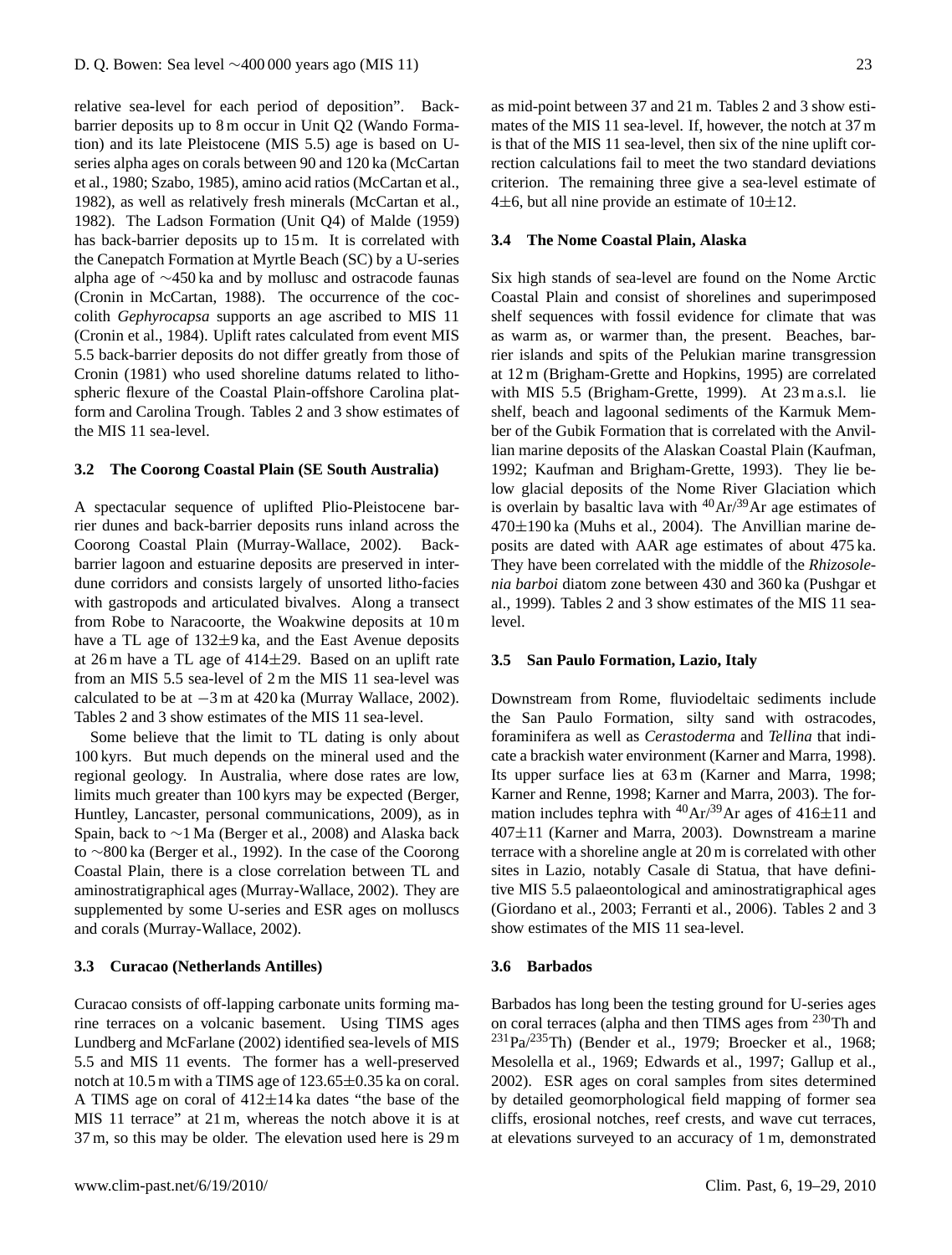18 separate stands of sea-level compared with only 11 previously recognised (Schellmann and Radtke, 2004a, b). The highest MIS 5.5 elevation (Terrace T-5b) is at 39 m, with an ESR age of 132 ka. That of MIS 11 (Terrace T-13) is at 120 m with an ESR age of 410 ka (Schellmann and Radtke, 2004a, b). Tables 2 and 3 show estimates of the MIS 11 sea-level.

# **3.7 Sumba Island, Indonesia**

A flight of marine terraces at Cape Laundi on the northern side of Sumba Island Indonesia was mapped by Jouannic et al. (1988) (map in Bard et al., 1996), the oldest of which was correlated with MIS 27 (Pirazzoli et al., 1993). ESR ages on corals correlated with MIS 15 and MIS 9 showed an "uplift trend" of 0.49 m/ka (Pirazzoli et al., 1993). Bard et al. (1996) used TIMS ages that identified the 5.1, 5.3, 5.5 (between 119 and 132 ka) and MIS 9 (∼305 ka), and suggested that the average uplift rate lies between 0.2 to 0.5 m/ka. The MIS 5.5 sea-level (reef complex II) lies at 60 m with TIMS ages close to 130 ka (Bard et al., 1996). Reef terrace III2 at 190 m has ESR ages of  $322\pm 48$ ,  $327\pm 49$  and  $397\pm 59$  ka, and a  $^{230}$ Th age of >300 ka. It lies below terrace IV1 that has ESR ages of  $584\pm88$  and  $609\pm90$  (Pirazzoli et al., 1993). Thus, terrace III2 is likely to mark the MIS 11 sea-level. Tables 2 and 3 show estimates of the MIS 11 sea-level.

#### **4 Discussion**

## **4.1** MIS 11 sea-level at  $1.5 m \pm 3$

A range of possible sea-levels for MIS 11.3 from uplift correction calculations based on different assumptions for the MIS 5.5 sea-level and its age is presented in Fig. 1, Tables 2 and 3. The mean sea-level calculation for MIS 11.3 is  $3\pm 4$  m  $(n=9)$ , but if outliers at two standard deviations or greater are removed the mean value is reduced to  $1.5 \text{ m} \pm 3$  (*n*=7). This is the same as the preferred calculation of Schellmann and Radtke (2004a, b) for the MIS 11 sea-level of 1.5 m (average of 5 m for Terrace T13 at 410 ka and −2 m sea-level for Terrace T12 at 398 ka) based on uplift correction using a 132 ka MIS 5.5 aged sea-level at 2 m. The Coorong Coastal Plain calculation of −3 m sea-level at 420 ka is also based on a 2 m sea-level for MIS 5.5 (Murray-Wallace, 2002). Because of their detailed geomorphology and geochronological age estimates Barbados and the Coorong Coastal Plain are arguably the most important locations under consideration. Both lie within the  $1.5 \text{ m} \pm 3$  band. Schellmann and Radtke (2004a, b) found that their Barbados estimates best fitted with the MIS 5.5 sea-level of 2 m from the Gawler Craton of Murray-Wallace and Belperio (1991), and not with estimates based on an MIS 5.5 sea-level of 6 m. Estimates of MIS 11 sealevels based on uplift correction from an MIS 5.5 sea-level at 6 m tend to lie on the higher side although none exceed ∼9 m.

# **4.2 High MIS sea-levels in Bermuda, Bahamas, Hawaii and Sussex (UK)**

Higher MIS 11 sea-levels (∼20 m) have been proposed in Bermuda (Hearty, 1998a, 2002; Hearty et al., 1999; Olson and Hearty, 2009), and have been widely adopted (e.g. Howard, 1997; Rohling et al., 1998; Droxler and Farrell, 2000). Similar high sea-levels have also been proposed in The Bahamas (Kindler and Hearty, 2000) and Oahu, Hawaii (Hearty, 2002).

In Bermuda, MIS 11 marine deposits have been described in karstic caves at Government Quarry. They occur at 18 m at Dead End Cave (Hearty et al., 1999) and 21 m at Calonectris Cave (Olson and Hearty, 2009; van Hengstum et al., 2009). At Government Quarry a wide range of TIMS ages (127–680 ka) on "flowstone" in the succession of deposits are: 127±1.6 ka, 420±30 ka, 525±50 ka and 680±130 ka at the Dead End Cave (Hearty et al., 1999);  $442\pm123$  ka, 503±110 ka at Wilkinson Quarry (Olson and Hearty, 2009); and 125±4 ka, 312±30 ka, 360±40 ka and 480±50 ka at caves UGQ4 and UGQ5 (McMurty et al., 2007).

The Calonectris Cave deposits have, however, been attributed to a mega tsunami (McMurty et al., 2007) and other possibilities include tectonic uplift. Thus, if the highest MIS 5.5 marine deposits in Bermuda at 6 m (Harmon et al., 1983), with six TIMS ages between 125 and 113 ka for the Rocky Bay Formation (MIS 5.5) (Muhs et al., 2002) are subject to uplift correction, the mean sea-level for any MIS 11 sealevels is 5±2 m. Because the Fort St Catherine Formation (TIMS ∼80 ka – Muhs et al., 2002) also lies above present sea-level, it may lend support to an uplift hypothesis (but see also Sect. 2 Method). Furthermore, at Rocky Bay (Land et al., 1967), the Belmont beach facies of MIS 7 is overlain unconformably by the Devonshire marine unit of the Rocky Bay Formation of MIS 5.5 age, which also points to uplift of the MIS 7 unit fashioned when sea-level was below present (Bard et al., 2002; Dutton et al., 2009). What, then, is so sacrosanct about the tectonic stability of Bermuda?

A further possibility is that of vertical transportation of fauna and sediments by hurricane winds. Subsequent entrainment and transport by fluvial means may have been followed by emplacement in phreatic cave systems, which were subsequently intersected by marine cliff retreat. The present position of the karstic caves at Government Quarry, up to 100 m from the Holocene shoreline because of quarrying, lends plausibility to this hypothesis. Hurricanes are wellknown for their wave generated effects and, for example, in 2004 Hurricane Ivan produced severe wave effects up to 27 m (Stone et al., 2005). During MIS 5.5 large boulders were emplaced some 20 m a.s.l. on Eluthera in the Bahamas (Hearty, 1998b).

Undated marine sediments at 18 m on Eluthera have been correlated with MIS 11 (Hearty, 1998a; Hearty et al., 1999). But they are interpreted as Holocene deposits emplaced during storm events by Mylroie (2008), who pointed out that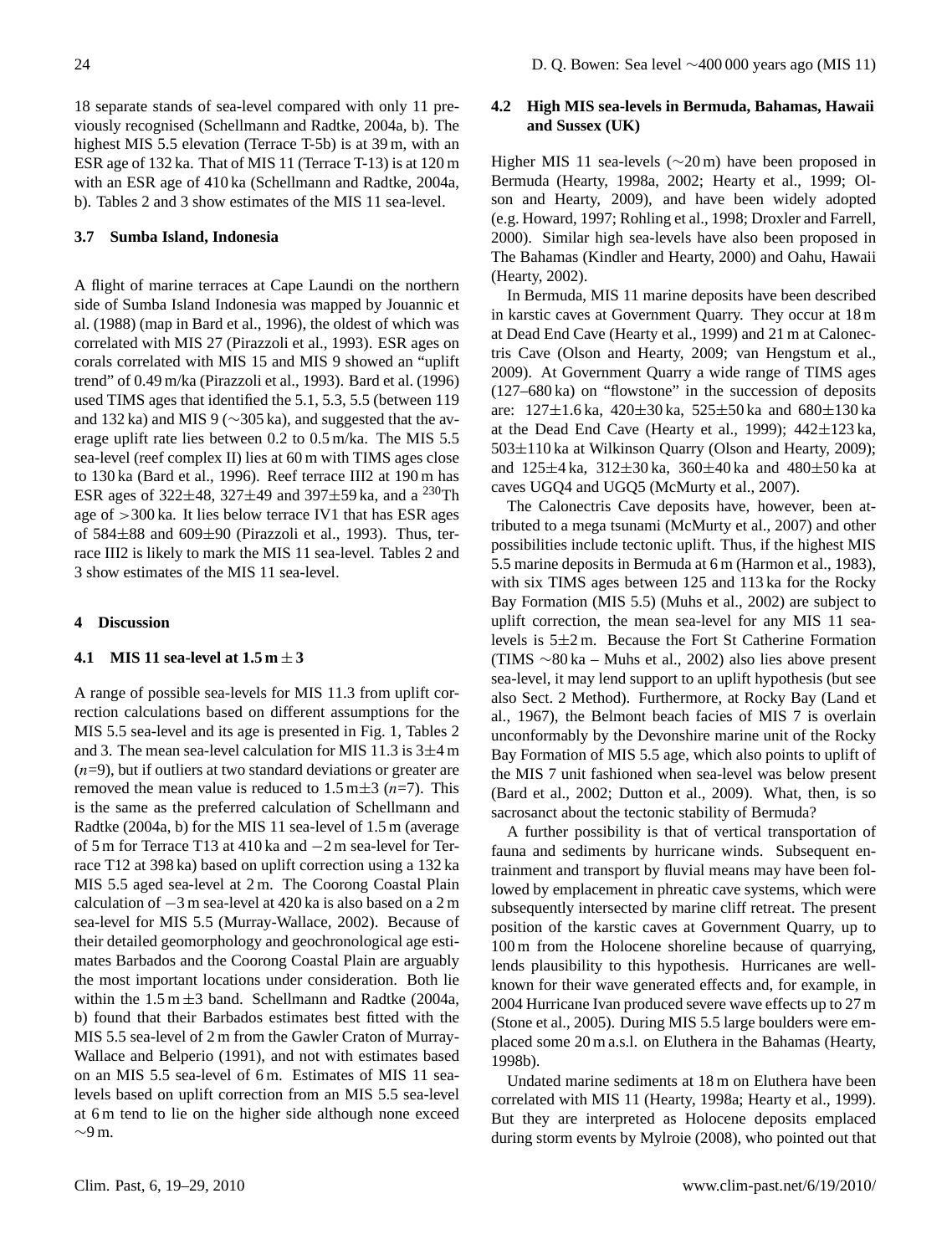the highest marine deposits on the island with TIMS ages of 131 to 119 ka (Chen et al., 1991) lie no higher than 6 m.

The Kaena marine deposits on Oahu, Hawaii, occur at ∼30 m (Stearns, 1966, 1978) and have been ascribed to MIS 11 (Hearty, 2002). This, however, is in conflict with TIMS ages of 532 +130/−70 ka and 529 +47/−35 ka that suggest the age of the Kaena sea-level event is 500–600 ka (Muhs et al., 2004).

The estimated MS 11 sea-level proposed in Sussex, England (Bowen, 1999) and cited by Olson and Hearty (2009) was withdrawn when it became clear that the stratigraphical geometry of complex sediments on the coastal plain, which included bivalves and gastropods with amino acid ratios correlated with MIS, 5.5, 7 and 9, did not provide a definitive elevation for the MIS 5.5 sea-level (Bowen, 2003a). But the aminostratigraphical correlation of the marine sands at Boxgrove with the MIS 11 marine clays (Hoxnian) in the Nar Valley, Cambridgeshire (Lewis, 1999) remains unchanged (Bowen, 2003b).

## **4.3 Ice volume and sea-level**

Shackleton (1987) estimated that the MIS 12 sea-level was some 15% lower than that of the Last Glacial Maximum. Given an LGM sea-level of  $-130$  m (Clark and Mix, 2002) then on Shackleton's estimate the MIS 12 sea-level would have been ∼−140 m. This is supported by an estimate of −140 m from a hydraulic model of water flow though the Strait of Bab-el-Mandab in the Red Sea (Rohling et al., 1998), notwithstanding a subsequent estimate based on inferences drawn from  $\delta^{18}$ O measurements (Rohling et al., 2009).

With an MIS 11 sea-level at ∼20 m then, the MIS 12/11 sea-level rise would have been ∼160 m. This compares with only 130 m of sea-level rise at the MIS 2/1 transition. Where did the extra 30 m of sea-level come from? What melted? Could it happen again (Chappell, 1998)? Hearty et al. (1999) suggested that the melting of Antarctic ice caused the MIS 11 high sea-level. Others (Rohling et al., 2009), however, estimated that a 20 m rise in sea-level would involve the melting of both West Antarctic and Greenland ice-sheets. Note, the Greenland ice sheet did not melt entirely during MIS 7 (Suwa et al., 2006) when sea-level was below present (Bard et al., 2002; Dutton et al., 2009), and the potential to raise present sea-levels with contributions of meltwater from the Greenland or Antarctic ice sheets is dominated by uncertainties (Alley et al., 2005).

An MIS 11 sea-level at or close to present does not require melting of the West Antarctic and Greenland ice sheets because only 140 m of sea-level rise is required. This is only 10 m more than the MIS 2/1 rise in sea-level, a volume readily accounted for by the melting of mid-latitude Northern Hemisphere ice sheets that were at their greatest extent of the last 0.5 Ma in MIS 12 (Sibrava et al., 1986; McManus et al., 1999).

# **5 Conclusions**

Uplift correction, based on the assumptions stated at the outset, shows that the sea-level of MIS 11 at 406 ka was closer to present than previously suggested.

An MIS 11 sea-level close to present is consistent with inferences drawn from benthic oxygen isotope stratigraphy (McManus et al., 2003) and lies within the band of sea-levels similarly estimated by Waelbroeck (2002).

Data from uplifted shorelines and inferences from benthic oxygen isotope stratigraphy suggest that both sea-level and global ice volume, though not necessarily its regional location, may have been broadly similar to those of the present during MIS 11.

This study of geological and geomorphological actualities in the field on the global shore at selected locations with age estimates for the MIS 11 shoreline, does not support an MIS 11 sea-level at ∼20 m.

There is no need to invoke additional melting of the West Antarctic and Greenland ice sheets for the rise in sea-level from an MIS 12 low stand at ∼−140 m. The melting of Northern Hemisphere mid-latitude ice-sheets at their greatest extent during MIS 12 (Sibrava et al., 1986; McManus et al., 1999) yielded the greatest transfer of continental ice volume to the oceans of the last 0.5 Ma.

Orbital similarities between the MIS 11 and the present interglacial are the result of the 413 kyrs Milankovitch pacing (Berger and Loutre, 2002). Compared with the duration of the present interglacial of 11.6 kyrs, MIS 11 lasted over 60 kyrs and was the longest interglacial of the last 0.5 Ma (Loutre and Berger, 2003). Given similar natural variability and configurations of continents, mountain ranges, seaways and orbitally controlled solar radiation, it is not unreasonable to suppose that in the "exceptionally long interglacial ahead" (Berger and Loutre, 2002) continental ice-volume and sealevel will also be similar to MIS 11: that is, subject to millennial and sub-millennial forcing.

*Acknowledgements.* I thank the Leverhulme Trust for an Emeritus Fellowship (2005–2007). John Mercer inspired me with his ideas on the relations between the last interglacial sea-level and the West Antarctic ice-sheet as we watched fireflies in his Columbus Ohio garden in 1969. Pat Suggate introduced me to the Westport, New Zealand, marine terraces during INQUA 1973, whence I returned in 1980; Brad Pillans introduced me to the shorelines of the Wanganui area North Island New Zealand in 1986; John Wehmiller and Ken Lajoie introduced me to the marine terraces between San Diego and Ventura in 1979 and Kathryn Hanson generously provided me with data and maps of the mid-California coast for field work in the 1990s. John Wehmiller and Tom Cronin took me to the Delmarva Peninsula and the Gomez Pit in Virginia. Len Vacher and John Wehmiller introduced me to Bermuda on the GSA Penrose meeting in Bermuda in 1977 – whence I later returned. Colin Murray-Wallace briefed me thoroughly before I visited the Coorong Coastal Plain. Thanks go to the referees: to Dan Muhs for his erudite review; and to John Mylroie for his support and additional information on The Bahamas. Jerry McManus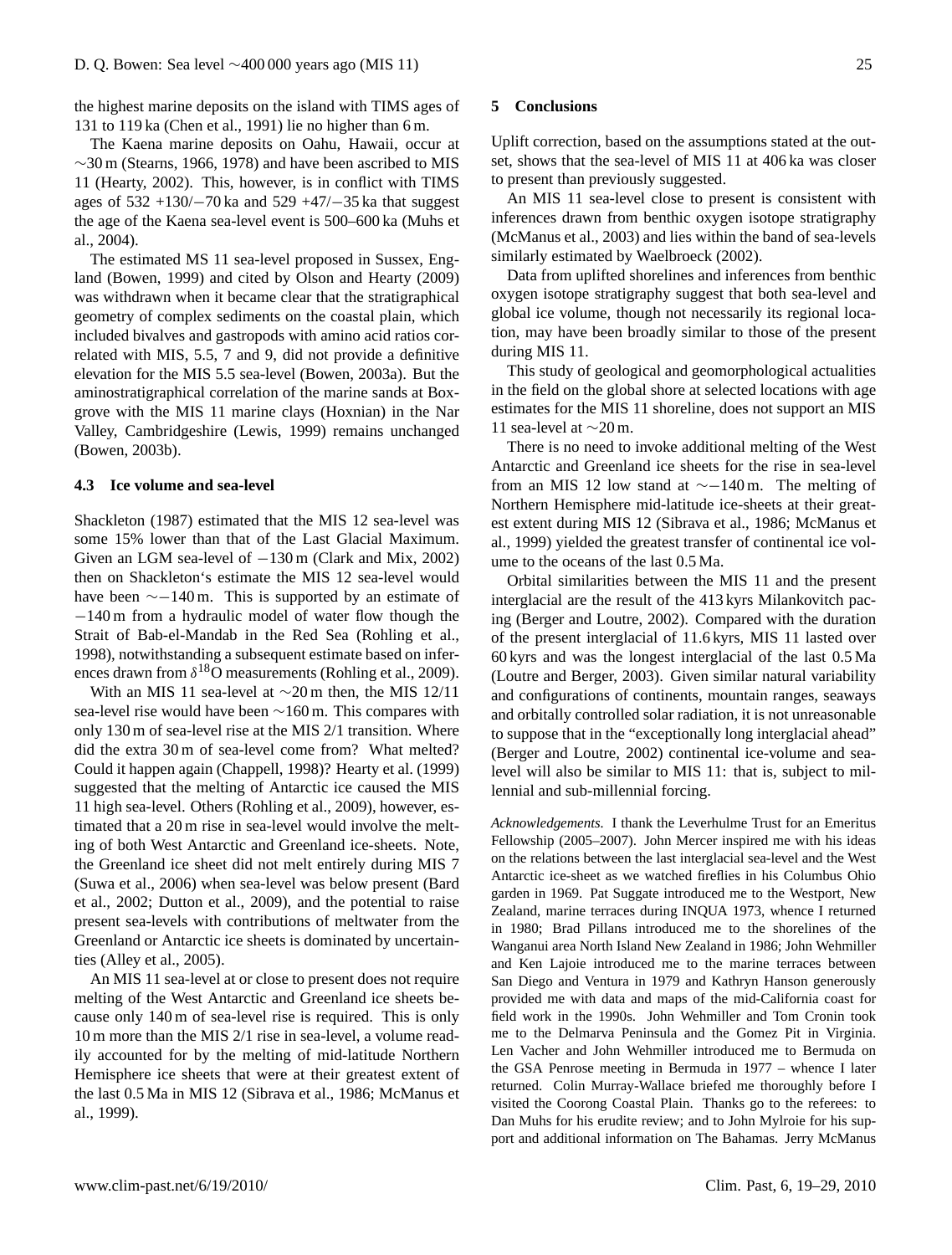steered this through editorially and I am glad to acknowledge his valued suggestions. I also thank C. Scott Howard of the South Carolina State Geological Survey who provided maps and monographs. Thanks also go to: Don Anderson, Glen Berger, Christina Gallup, Julie Brigham-Grette, David Huntley, Nick Lancaster, Jerry McManus, Chronis Tzedakis, Linda York, Steve Walsh and Ike Winograd for comments or help that brought this project to completion. Alun Rogers of Cardiff University assisted greatly in the preparation of the manuscript.

#### Edited by: J. McManus

#### **References**

- Alley, R. B., Clark, P. U., Huybrechts, P., and Joughin, I.: Ice-Sheet and Sea-Level Changes, Science, 310, 456–460, 2005.
- Bard, E., Jounnic, C., Hamelin, B., Pirazzoli, P., Arnold, M., Faure, G., and Sumosusastro, S.: Pleistocene sea-levels and tectonic uplift based on dating of corals from Sumba Island, Geophys. Res. Lett., 23, 1473–1476, 1996.
- Bard, E., Antonioli, F., and Silenzi, S.: Sea-level during the antepenultimate interglacial period based on submerged stalagmite from Argentarola Cave, Earth Planet Sc. Lett., 196, 135–146, 2002.
- Bassinot, F. C., Labeyrie, L. D., Vincent, E., Quidelleur, X., Shackleton, N. J., and Lancelot, Y.: The astronomical theory of climate and the age of the Brunhes-Matuyama magnetic reversal, Earth Planet Sc. Lett., 126, 91–108, 1994.
- Bender, M. L., Fairbanks, R. G., Taylor, F. W., Matthews, R. K., Goddard, J. G., and Broecker, W. S.: Uranium-series dating of the reef tracts of Barbados, West Indies, Geol. Soc. Amer. Bull., 90, 577–594, 1979.
- Berger, G. W., Pillans, B. J., and Palmer, A. S.: Dating loess up to 800 ka by thermoluminescence, Geology, 20, 403–406, 1992.
- Berger, G. W., Perez-Honza. E., Carbonell, E., Arsuaga, J. L., Bermua, J.-M., Castro, D., and Ku, T. L.: Luminescence chronology of cave sediments at the Atapuerca paleoanthropological site, Spain, J. Hum. Evol., 55, 300–311, 2008.
- Berger, W. H. and Loutre, M. F.: An exceptionally long interglacial ahead, Science, 297, 1287–1288, 2002.
- Bloom, A. L., Broecker, W. S., Chappell, J., Matthews, R. L., and Mesolella, K. J.: Quaternary sea-level fluctuations on a tectonic coast: New  $^{230}$ Th/ $^{238}$ U U-series from Huon Peninsula, New Guinea, Quaternary Res., 4, 185–205, 1974.
- Bowen, D. Q.: +23 m Sea Level in Southern Britain, in: Marine Oxygen Isotope Stage 11 and associated Terrestrial Records, edited by: Poore, R. Z., Burkle, L., Droxler, A., and McNulty, W. E., US Department of the Interior, US Geological Survey Open File Report, 99–312, 15–17, 1999.
- Bowen, D. Q.: In search of the stage 11 sea level: traces on the global shore, XVI INQUA Congress, Reno, Nevada, 126, 2003a.
- Bowen, D. Q.: Uncertainty in oxygen isotope stage 11 sea-level: an estimate 13±2 m above low water from Great Britain, in: Earth's Climate and Orbital Eccentricity: The Marine Isotope Stage 11, edited by: Droxler, A., Poore, R. Z., and Burkle, L. H., Geophysical Monograph 137, American Geophysical Union, 131–144, 2003b.
- Brigham, J. K.: Marine stratigraphy and amino acid geochronology of the Gubik Formation western Arctic Coastal Plain, Alaska, US Geological Survey Open-file report, 85–381, 1985.
- Brigham-Grette, J. K.: Marine isotopic stage 11 high sea-level record from northwest Alaska, in: Marine Oxygen Isotope Stage 11 and associated Terrestrial Records, edited by: Poore, R. Z., Burkle, L., Droxler, A., and McNulty, W. E., US Department of the Interior Open-File Report, 99–312, 19–21, 1999.
- Brigham-Grette, J. K. and Hopkins, D. M.: Emergent marine record and paleoclimate of the last interglaciation along the northwest Alaskan coast, Quaternary Res., 43, 154–173, 1995.
- Broecker, W. S., Thurber, D. L., Goddard, J., Ku, T. L., Matthews, R. K., and Mesolella, K. J.: Milankovitch hypothesis supported supported by precise dating of coral reefs and deep sea sediments, Science, 159, 297–310, 1968.
- Chappell, J.: Geology of coral terraces, Huon Peninsula, New Guinea: a study of Quaternary tectonic movements and sea-level changes, Geol. Soc. Am. Bull., 85, 553–570, 1974.
- Chappell, J.: Jive talking, Nature, 394, 130–131, 1998.
- Chen, J. H., Curran, H. A., White, B., and Wasserberg, G. J.: Precise geochronology of the last interglacial period:  $234$ U $-230$ Th data from fossil coral reefs in the Bahamas, Geol. Soc. Am. Bull., 103, 312–321, 1991.
- Clark, P. U. and Mix, A. C.: Ice-sheets and sea level of the Last Glacial Maximum, Quaternary Sci. Rev., 21, 1–8, 2002.
- Colquhoun, D. J.: Terrace sediment complexes in central south Carolina. Columbia, University of South Carolina, 1–62, 1965.
- Colquhoun, D. J., Johnson, G. H., Peebles, P. C., Huddlestun, P. F., and Scott, T.: Quaternary geology of the Atlantic coastal plain, in: Quaternary nonglacial geology: Conterminous US, edited by: Morrison, R. B., The Geology of North American, K-2, Boulder, USA, 629–650, 1991.
- Cronin, T. M.: Vertical crustal movements Atlantic Coastal Plain, Geol. Soc. Am. Bull., 92, 812–833, 1981.
- Cronin, T. M., Szabo, B. J., Ager, T. A., Hazel, J. E., and Owens, J. P.: Quaternary climates and sea levels of the U.S. Atlantic coastal plain, Science, 211, 233–240, 1981.
- Cronin, T. M., Bybell, L. M., Poore, R. Z., Blackwelder, B. W., Liddicoat, J. C., and Hazel, J. E.: Age and correlation of emerged Pliocene and Pleistocene deposits, U.S. Atlantic Coastal Plain, Palaeogeogr. Palaeocl., 47, 21–51, 1984.
- Droxler, A. W. and Farrell, J. W.: Marine Isotope Stage 11 (MIS 11): New insights for a warmer future, Global Planet. Change, 24, 1–5, 2000.
- Dutton, A., Bard, E., Antonioli, F., Esat, T. M., Lambeck, K., and McCulloch, M. T.: Phasing and amplitude of sea-level and climate change during the penultimate interglacial, Nat. Geosci., 2, 355–359, 2009.
- Emiliani, C.: Pleistocene temperatures, J. Geol., 63, 538–578, 1955.
- Edwards, R. L., Cutler, K. B., Cheng, H., and Gallup, C. D.: Geochemical Evidence for Quaternary Sea-level Changes, Chapter 17, v.6, in: Treatise on Geochemistry, edited by: Holland, H. D., Turekian, K. K., and Elderfield, H., 6, 343–364, 2004.
- Fairbridge, R. W.: Eustatic changes in sea-level, Phys. Chem. Earth, 4, 99–185, 1961.
- Ferranti, L., Antonioli, F., Mauz, B., Amorosi, A., Dai Pra, G., Mastronuzzie, G., Monaco, C., Orru, P., Pappalardoh, M., Radtke, U., ` Renda, P., Romano, P., Sansò, P., and Verrubbi, V.: Markers of the last interglacial sea-level high stand along the coast of Italy: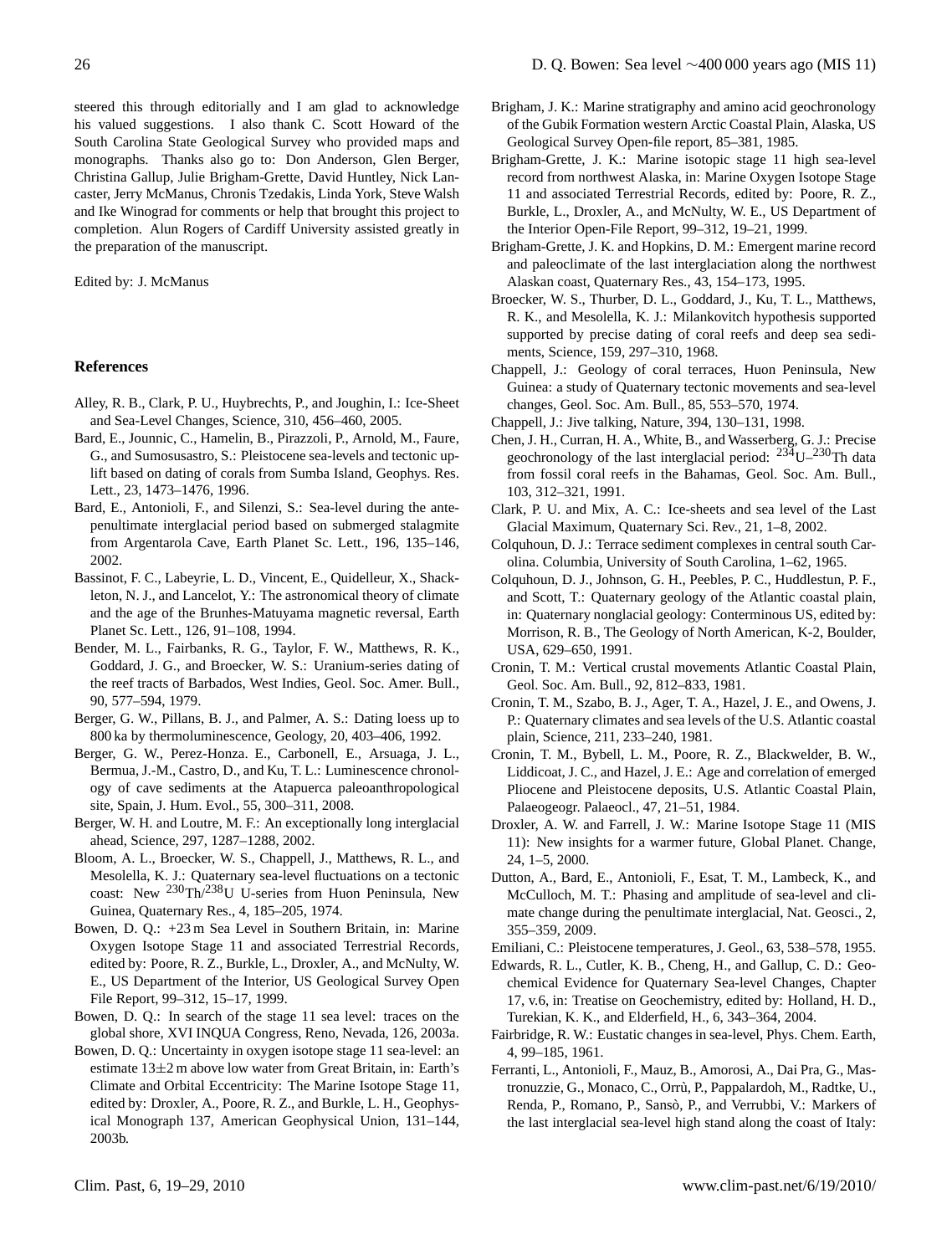Tectonic implications, Quatern. Int., 145–146, 30–54, 2006.

- Gallup, C. D., Cheng, H., Taylor, F. W., and Edwards, R. L.: Direct Determination of the Timing of Sea Level Change During Termination II, Science, 295, 310–313, 2002.
- Giordana, G., Esposito, A., De Rita, D., Fabbri, M., Mazzini, I., Trigari, A., Carlo Rosa, C., and Funiciello, R.: The sedimentation along the Roman Coast between Middle and Upper Pleistocene: the interplay of eustatism tectonics and volcanism, new data and review, Il Quaternario, 16, 115–121, 2003.
- Harmon, R. S., Mitterer, R. M., Kriauskul, N., Land, L. S., Schwarz, H. P., Garrett, P., Larson, G. J., Vacher, H. L., and Rowe, M.: Useries and amino acid racemization geochronology of Bermuda: implications for eustatic sea-level over the past 250,000 years, Palaeogeogr. Palaeocl., 44, 41–70, 1983.
- Hearty, P. J.: The geology of Eluthera Island, Bahamas: a Rosetta Stone of Quaternary stratigraphy and sea-level history, Quaternary Sci. Rev., 17, 333–355, 1998a.
- Hearty, P. J.: Boulder deposits from large waves during the last interglaciation on north Eluthera island, Bahamas, Quaternary Res., 50, 309–322, 1998b.
- Hearty, P. J.: The Kaèna highstand of Oàhu, Hawaii: further evidence of Antarctic ice collapse during the Middle Pleistocene, Pacific Science, 56, 65–81, 2002.
- Hearty, P. J. and Kaufman, D. S.: Whole-Rock aminostratigraphy and Quaternary sea-level history of the Bahamas, Quaternary Res., 54, 163–173, 2000.
- Hearty, P. J., Kindler, P., Cheng, H., and Edwards, R. L.: A +20 m middle Pleistocene sea-level highstand (Bermuda and the Bahamas) due to partial collapse of Antarctic ice, Geology, 27, 375– 378, 1999.
- Howard, W.: A warm future in the past, Nature, 388, 418–419, 1997.
- Jouannic, C., Hantoro, W. S., Hoang, C. T., Fournier, M., Lafont, R., and Ichtam, M. L.: Quaternary raised reef terraces at cape Laundi, Sumba, Indonesia: geomorphological analysis and first radiometric Th/U and  ${}^{14}C$  age determinations, in: 6th Proceedings International coral reef symposium, edited by: Steneck, R. S., Choat, J. H., Barnes, D., and Borowitzka, M. A., Townsville, Australia, 2, 441–447, 1988.
- Kindler, P. and Hearty, P. J.: Elevated marine terraces from Eluthera (Bahamas) and Bermuda: sedimentological, petrographic and geochronological evidence for important deglaciation events during the middle Pleistocene, Global Planet. Change, 24, 41–58, 2000.
- Karner, D. B. and Marra, F.: Correlation of fluviodeltaic aggradationsal sections with glacial climate history: a revision of the Pleistocene stratigraphy of Rome, Geol. Soc. Am. Bull., 110, 748–758, 1998a.
- Karner, D. B. and Marra, F.:  $^{40}Ar^{39}Ar$  dating of Glacial termination V and the duration of marine isotopic stage 11, in: Earth's Climate and Orbital Eccentricity: The Marine Isotope Stage 11, edited by: Droxler, A., Poore, R. Z., and Burkle, L. H., Geophysical Monograph 137, American Geophysical Union, 61–68, 2003.
- Karner, D. H. and Renne, P. R.:  $^{40}Ar^{39}Ar$  geochronology of Roman volcanic province tephra in the Tiber river valley: age calibration of middle Pleistocene sea-level changes, Geol. Soc. Am. Bull., 110, 740–747, 1998.
- Kaufman, D. S.: Aminostratigraphy of Pliocene-Pleistocene high sea-level deposits, Nome coastal plain and adjacent near shore are, Alaska, Geol. Soc. Am. Bull., 104, 40–52, 1992.
- Kaufman, D. S. and Brigham-Grette, J. K.: Aminostratigraphic correlations and paleotemperature implications, Piocene-Pleistocene high sea-level deposits northwestern Alaska, Quaternary Sci. Rev., 12, 21–33, 1993.
- Lambeck, K. and Nakada, M.: Constraints on the age and duration of the last interglacial period and on sea-level variations, Nature, 357, 125–128, 1992.
- Land, L. S., Mackenzie, F. T., and Gould, S. J: The Pleistocene history of Bermuda, Geol. Soc. Am. Bull., 78, 993–1006, 1967.
- Lea, D. W., Martin, P. A., Pak, D. K., and Spero, H. J.: Reconstructing a 350 ky history of sea-level using planktonic Mg/Ca and oxygen isotopic records from a Cocos Ridge core, Quaternary Sci. Rev., 21(1–3), 283–293, 2002.
- Lewis, S. G.: Eastern England, in: A revised correlation of Quaternary deposits in the British Isles, edited by: Bowen, D. Q., Geol. Soc. Lond., Spec. Rep., 23, 10–27, 1999.
- Loutre, M. F. and Berger, A.: Marine isotope stage 11 as an analogue for the present interglacial, Global Planet. Change, 36, 209–217, 2003.
- Lundberg, J. and McFarlane, D. A.: Isotope stage 11 sea-level in the Netherlands Antilles, Geological Society of America Programme with Abstracts 34, 6, 31, 2002.
- Malde, H.: Geology of the Charleston phosphate area, South Carolina, US Geological Survey Bulletin, 1079, 1–105, 1959.
- McCartan, L.: Studies related to the Charleston, South Carolina, Earthquake of 1886 – Neogene and Quaternary lithostratigraphy and biostratigraphy, US Geological Survey, 1367, A1–139, 1988.
- McCartan, L., Weems, R. E., and Lemon Jr., E. M.: The Wando Formation (upper Pleistocene) in the Charleston, S.C. area, in Contributions to stratigraphy, US Geological Survey Bulletin, 1502- A, A110–A116, 1980.
- McCartan, L., Owens, J. P., Blackwelder, B. W., Szabo, B. J., Belknap, D. F., Kriausakul, N., Mitterer, R. M., and Wehmiller, J. F.: Comparison of amino acid racemization geochronometry, with lithostratigraphy, biostratigraphy, uranium-series coral dating and magnetostratigraphy in the Atlantic Coastal Plain of the southeastern United States, Quaternary Res., 18, 337–359, 1982.
- McCartan, L., Lemon Jr., E. M, and Weems, R. E.: Geologic map of the area between Charleston and Orangeburg, South Carolina, US Geological Survey Map I-1472, 1984.
- McManus, J. F., Oppo, D. W., and Cullen, J. L.: A 0.5-millionyear record of millennial-scale climate variability in the North Atlantic, Science, 283, 971–975, 1999.
- McManus, J., Oppo, D., Cullen, J., and Healey, S.: Marine Isotope Stage 11 (MIS 11): analog for Holocene and future climate, in: Earth's Climate and Orbital Eccentricity: The Marine Isotope Stage 11, edited by: Droxler, A., Poore, R. Z., and Burkle, L. H., Geophysical Monograph 137, American Geophysical Union, 69–85, 2003.
- McMurtry, G. M., Tappin, D. R., Sedwick, P. N., Wilkinson, I., Fietzke, J., and Sellwood, B.: Elevated marine deposits in Bermuda record a late Quaternary megatsunami, Sed. Geol., 200(3–4), 155–165, 2007.
- Mesolella, K. J., Matthews, R. K., Broecker, W. S., and Thurber, D. L.: The astronomical theory of climatic change: data, J. Geol., 77, 250–274, 1969.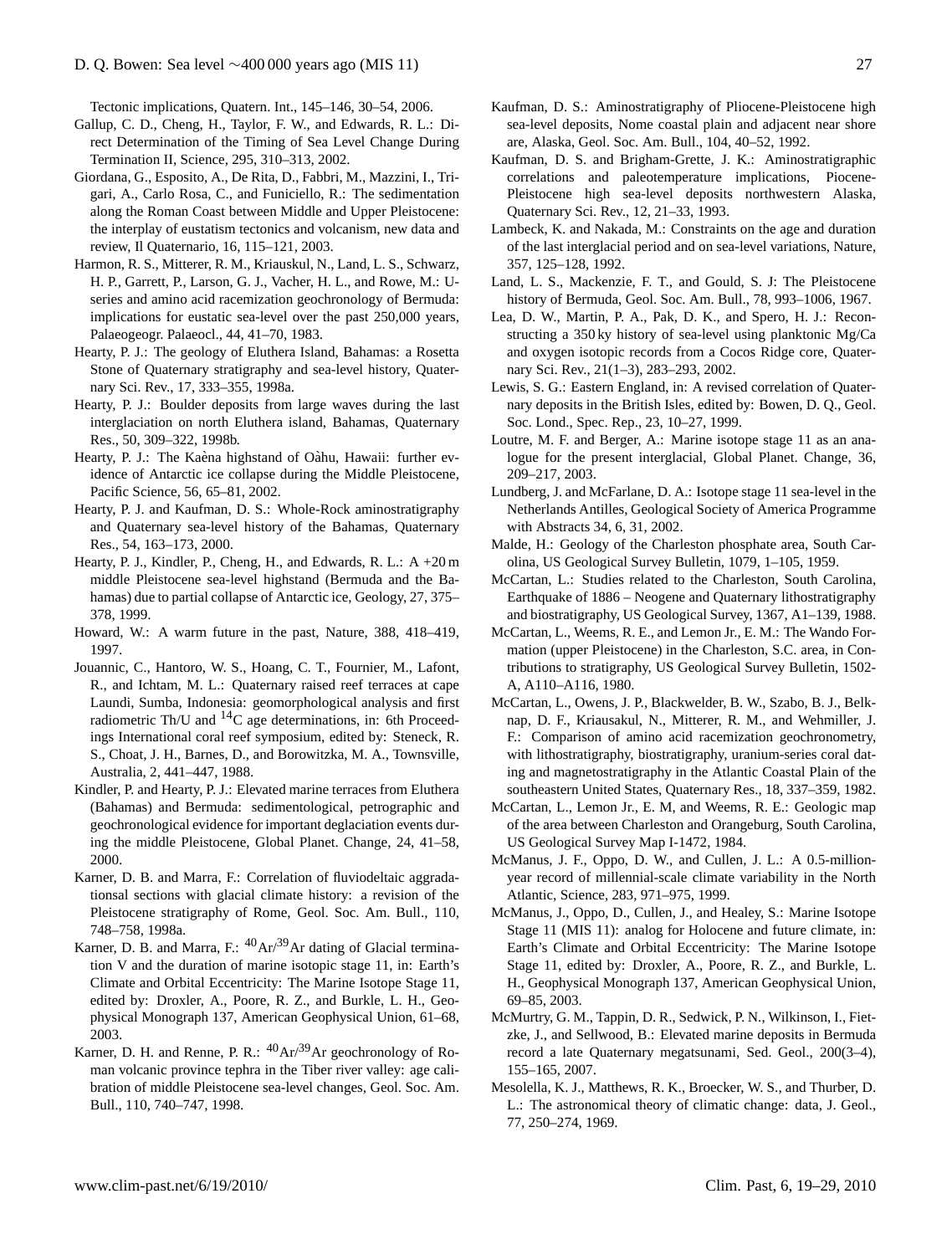- Miller, G. H., Mode, W. N., Wolfe, A. P., Sauer, P. E., Bennike, O., Forman, S. L., Short, S. K., and Stafford Jr., T. W.: Stratified interglacial lacustrine sediments from Baffin Island, Arctic Canada: chronology and paleoenvironmental implications, Quaternary Sci. Rev., 18, 789–810, 1999.
- Mirecki, J., Wehmiller, J. F., and Skinner, A. F.: Geochronology of Quaternary Coastal Plain deposits, Southeastern Virginia, USA, J. Coastal Res., 11, 1135–1144,1995.
- Mix, A. C., Pisias, N. G., Rugh, W., Wilson, J., Morey, A., and Hagelberg, T. K.: Benthic foraminifera stable isotope record from SITE 849 (0–5 Ma): local and global climate changes, in: Proceedings ODP Scientific Results, edited by: Mayer, L. A., Janecek, T. R., Palmer-Julson, A., and van Andel, T. H., 138, 371–412, 1995.
- Muhs, D. R.: Evidence for the timing and duration of the last interglacial period from high precision uranium series ages of corals on tectonically stable coastlines, Quaternary Res., 58, 36–40, 2002.
- Muhs, D. R., Simmons, K. R., Kennedy, G. L., and Rockwell, T. K.: The last interglacial period on the Pacific Coast of North America: timing and paleoclimate, Geol. Soc. Am. Bull., 114, 569–592, 2002.
- Muhs, D. R. and Szabo, B. J.: New uranium-series ages of the Waimanalo Limestone, Oahu, Hawaii: implications for sea-level during the last interglacial period, Mar. Geol., 118, 315–326, 1994.
- Muhs, D. R., Simmons, K. R., and Steinke, B.: Timing and warmth of the last interglacial period: new U-series evidence from Hawaii and Bermuda and a new fossil compilation for North America, Quaternary Sci. Rev., 21, 1355–1383, 2002.
- Muhs, D. R., Rockwell, T. K., and Kennedy, G. L.: Late Quaternary uplift rates of marine terraces on the Pacific Coast of North America, Southern Oregon to Baja California Sur, Quatern. Int., 15–16, 121–133, 1992.
- Muhs, D. R., Wehmiller, J. F., Simmons, K., and York, L. L.: Quaternary sea-level history of the United States, in: The Quaternary Period in the United States, edited by: Gillespie, A. R., Porter, S. C., and Atwater, B. F., Elsevier, Amsterdam, 147–184, 2004.
- Murray-Wallace, C. V.: Pleistocene coastal stratigraphy, sea-level highstands and neotectonism of the southern Australian passive continental margin – a review, J. Quatern. Sci., 17, 469–489, 2002.
- Murray-Wallace, C. V. and Belperio, A. P.: The last interglacial shoreline in Australia – a review, Quaternary Sci. Rev., 10, 441– 461, 1991.
- Mylroie, J. E.: Late Quaternary sea-level position: Evidence from Bahamian carbonate deposition and dissolution cycles, Quatern. Int., 183, 61–75, 2008.
- Neumann, A. C. and MacIntyre, I.: Reef response to sea-level rise: Keep-up, catch-up or give-up, Proceedings of the Fifth International Coral Reef Congress, 3, 105–110, 1985.
- Olson, S. L. and Hearty, P. L.: A sustained +21 m sea-level highstand during MIS 11 (400 ka): direct fossil and sedimentary evidence from Bermuda, Quaternary Sci. Rev., 28, 271–285, 2009.
- Oppo, D. W., McManus, J. F., and Cullen, J. L.: Evolution and demise of the Last Interglacial warmth in the subpolar North Atlantic, Quaternary Sci. Rev., 25, 3268–3277, 2006.
- Peltier, W. R.: Global glacial isostasy and the surface of the ice-age Earth, Annu. Rev. Earth Pl. Sc., 32, 111–149, 2004.
- Pillans, B., Chappell, J. W. C., and Naish, T. R.: A review of the Milankovitch climatic beat: template for Plio-Pleistocene sealevel changes and sequence stratigraphy, Sed. Geol., 122, 5–21, 1998.
- Pirazzoli, P. A., Radtke, U., Hantoro, W. S., Jouannic, C., Hoang, C. T., Causse, C., and Borel Best, M.: A one-million-year-long sequence of marine terraces on Sumba Island, Indonesia, Mar. Geol., 109, 221–236, 1993.
- Potter, E.-K. and Lambeck, K.: Reconciliation of sea-level observations in the western North Atlantic during the last glacial cycle, Earth Planet Sc. Lett., 217, 171–181, 2003.
- Pushgar, V. S., Roof, S. R., Hopkins, D. M., and Brigham-Grette, J.: Paleogeographic and paleoclimatic significance of diatoms from Middle Pleistocene marine and glaciomarine deposits on Baldwin Peninsula, northwestern Alaska, Palaeogeogr. Palaeocl., 152, 67–85, 1999.
- Rohling, E. J., Fenton, M., Jorissen, F. J., Bertrand, P., Ganssen, G., and Caulet, J. P.: Magnitudes of sea-level lowstands of the past 500,000 years, Nature, 394, 162–165, 1998.
- Rohling, E. J., Grant, K., Bolshaw, M., Roberts, A. P., Siddall, M., Hemleben, Vh., and Kucera, M.: Antarctic temperature and global sea level closely coupled over the past five glacial cycles, Nat. Geosci., 2, 500–504, 2009.
- Schellmann, G. and Radtke, U.: A revised morpho- and chronostratigraphy of the Late and Middle Pleistocene coral reef terraces on Southern Barbados (West Indies), Earth Science Reviews, 64, 157–187, 2004a.
- Schellman, G. and Radtke, U.: The marine Quaternary of Barbados, Kölner Geographische Arbeiten, 81, 1-137, 2004b.
- Shackleton, N. J.: The last interglacial in the marine and terrestrial record, Proceedings Royal Society of London, 215, 135– 154, 1967.
- Shackleton, N. J.: Oxygen isotopes, ice volume and sea-level, Quaternary Sci. Rev., 6, 183–190, 1987.
- Shackleton, N. J. and Opdyke, N. D.: Oxygen isotope and palaeomagnetic stratigraphy of Equatorial Pacific core V28-238: oxygen isotope temperatures and ice volumes on a  $10^5$  year and  $10^6$ year scale, Quaternary Res., 3, 39–55, 1973.
- Shackleton, N. J. and Chappell, J.: Oxygen isotopes and sea level, Nature, 324, 137–140, 1986.
- Sibrava, V., Bowen, D. Q., and Richmond, G. M.: Glaciations in the Northern Hemisphere, Quaternary Sci. Rev., 5, 1–511, 1986.
- Siddall, M., Chappell, J., and Potter, E.-K.: Eustatic sea-level during past interglacials, in: The Climate of Past Interglacials, edited by: Sirocko, F., Claussen, M., Sánchez Goñi, M. F., and Litt, T., Elsevier, Amsterdam, 75–92, 2007.
- Stearns, H. T.: Geology of the State of Hawaii, Pacific Books, Palo Alto, 1966.
- Stearns, H. T.: Quaternary shorelines in the Hawaian Islands, Bernice P. Bish. Mus. B., 237, 1–57, 1978.
- Stein, M., Wasserburg, G. J., Aharon, P., Chen, J. H., Zhu, Z. R., Bloom, A. L., and Chappell, J.: TIMS U-series dating and stable isotopes of the last interglacial event in Papua New Guinea, Geochim. Cosmochim. Ac., 57, 2541–2554, 1993.
- Stirling, C. H., Esat, T. M., Lambeck, K., and McCulloch, M. T.: Timing and duration of the last interglacial: evidence for a restricted interval of widespread coral reef growth, Earth and Planetary Sciences, 160, 745–762, 1998.